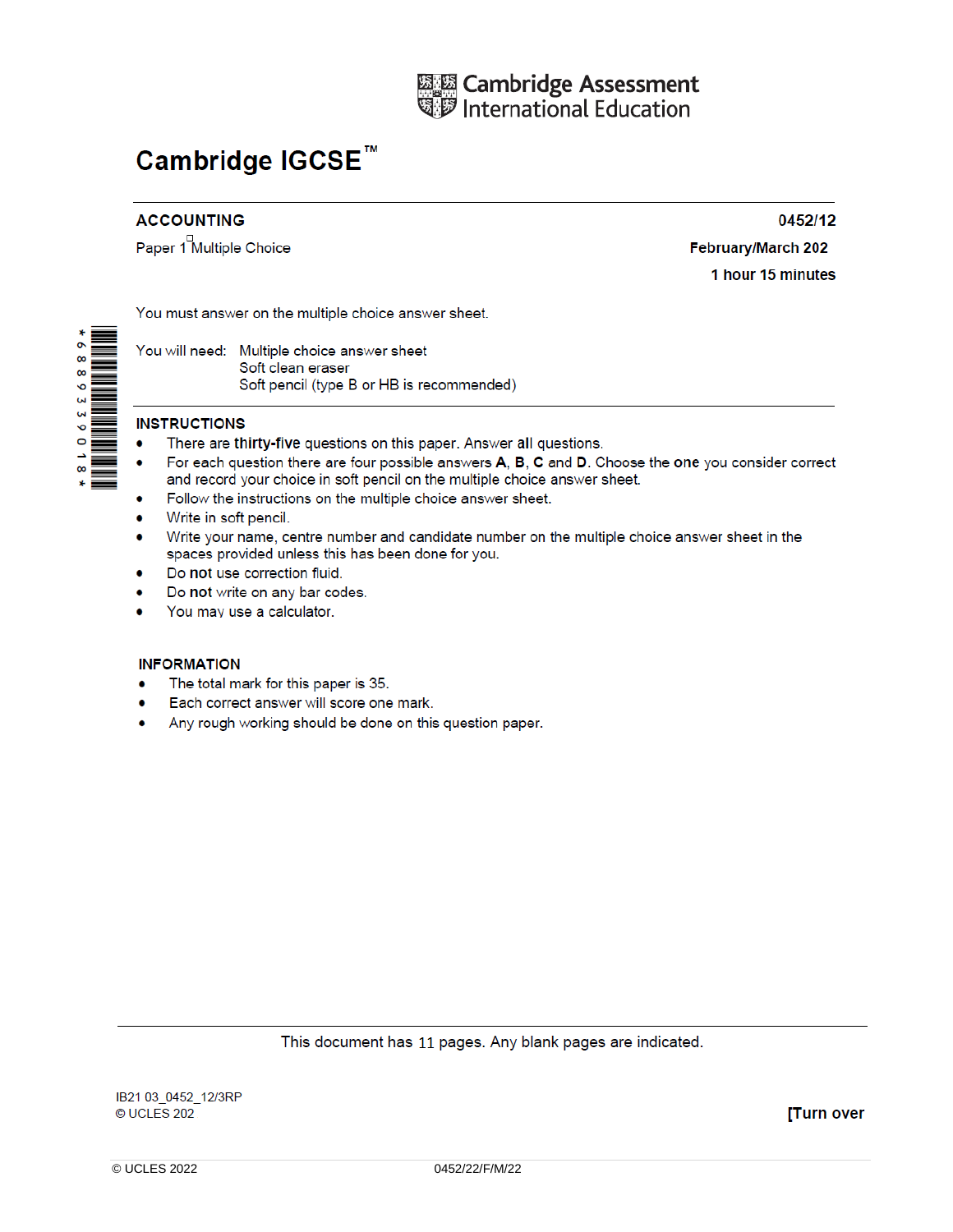- **1.** What is prepared by a book-keeper?
	- A. appropriation account
	- B. cash book
	- C. income statement
	- D. statement of financial position
- **2.** Which item is an asset?
	- A. an amount owing by credit customers
	- B. an amount owing to credit suppliers
	- C. interest accrued on bank loan
	- D. rent received in advance from tenant
- **3.** Fatima required additional finance for her business and borrowed funds from Ali. This was deposited into the business bank account.

How should Fatima record this?

|   | Accounts to be<br>debited | Accounts to be<br>credited |
|---|---------------------------|----------------------------|
| A | <b>Bank</b>               | Ali (loan)                 |
| в | <b>Bank</b>               | Ali (trade payable)        |
| C | Ali (loan)                | <b>Bank</b>                |
| D | Ali (trade payable)       | Bank                       |
|   |                           |                            |

**4.** On 1 March, a business owed its suppliers \$9500. During March, the following transactions took place.

| goods purchased on credit   | 10000 |
|-----------------------------|-------|
| goods returned to suppliers | 200   |
| cheques paid to suppliers   | 8900  |
| cash discounts received     | 100   |

How much did the business owe its suppliers on 31 March?

A. \$800 B. \$1000 C. \$10300 D. \$10500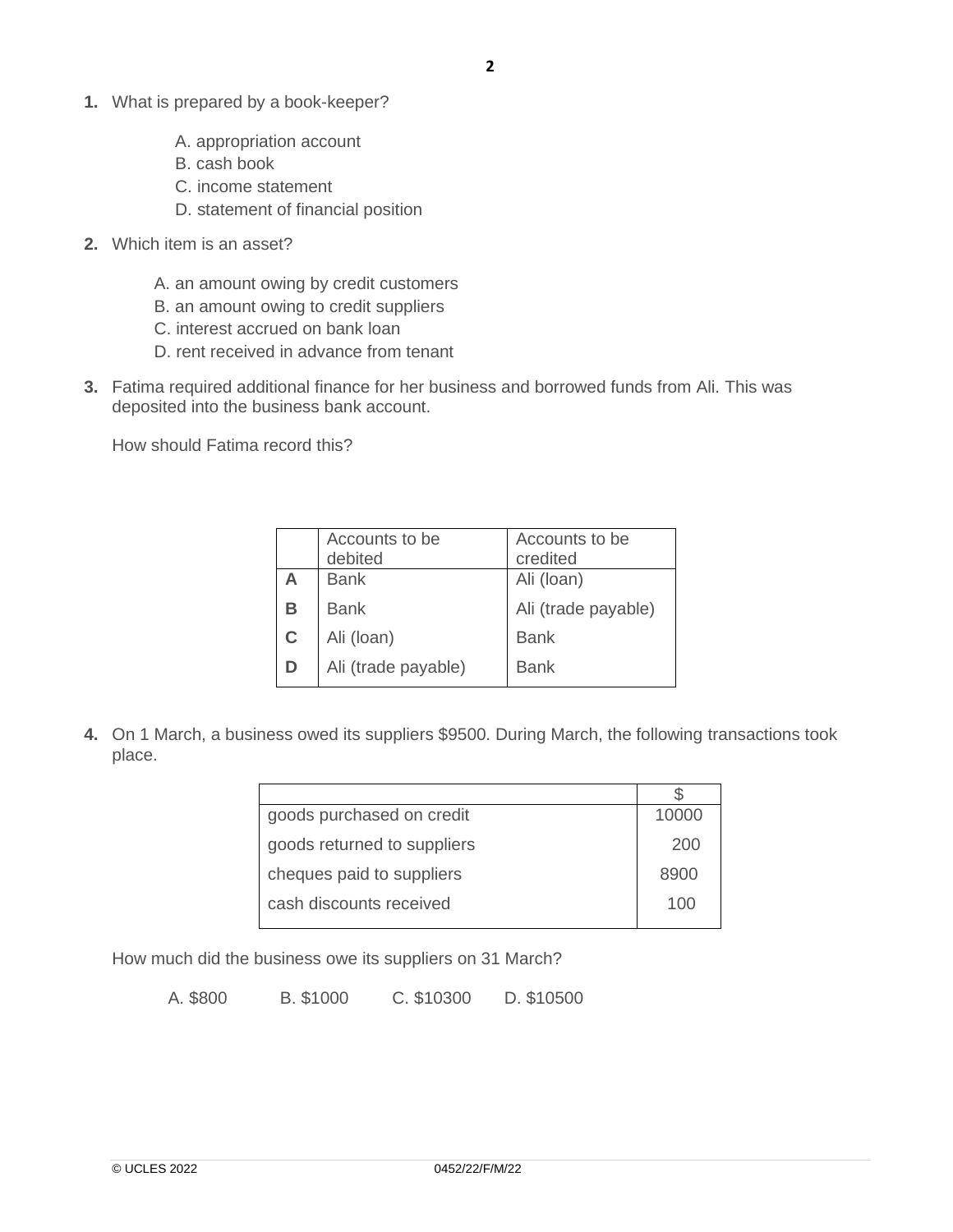- A. credit note
- B. debit note
- C. invoice
- D. statement of account
- **6.** What is recorded in a petty cash book?
	- A. all cash transactions
	- B. cash purchases and expenses only
	- C. purchases of all small value items
	- D. small cash transactions
- **7.** Jacob settled the account of Ahmed, a credit supplier. He made the following entries on the credit side of his cash book.

|       | <b>Discount</b> | Cash<br>៶៲ | <b>Bank</b> |
|-------|-----------------|------------|-------------|
| Ahmed |                 |            | 195         |

Which entries did Jacob make on the debit side of Ahmed's account?

| Α           | <b>Bank</b>                      | 195      |
|-------------|----------------------------------|----------|
| В           | <b>Bank</b>                      | 200      |
| $\mathsf C$ | <b>Bank</b><br>Discount allowed  | 195<br>5 |
| D           | <b>Bank</b><br>Discount received | 195<br>5 |

**8.** The total of the debit column of a trial balance was more than the total of the credit column.

One account balance had been entered in the wrong column.

Which one was it?

A. cash B. discount received C. drawings D. irrecoverable debts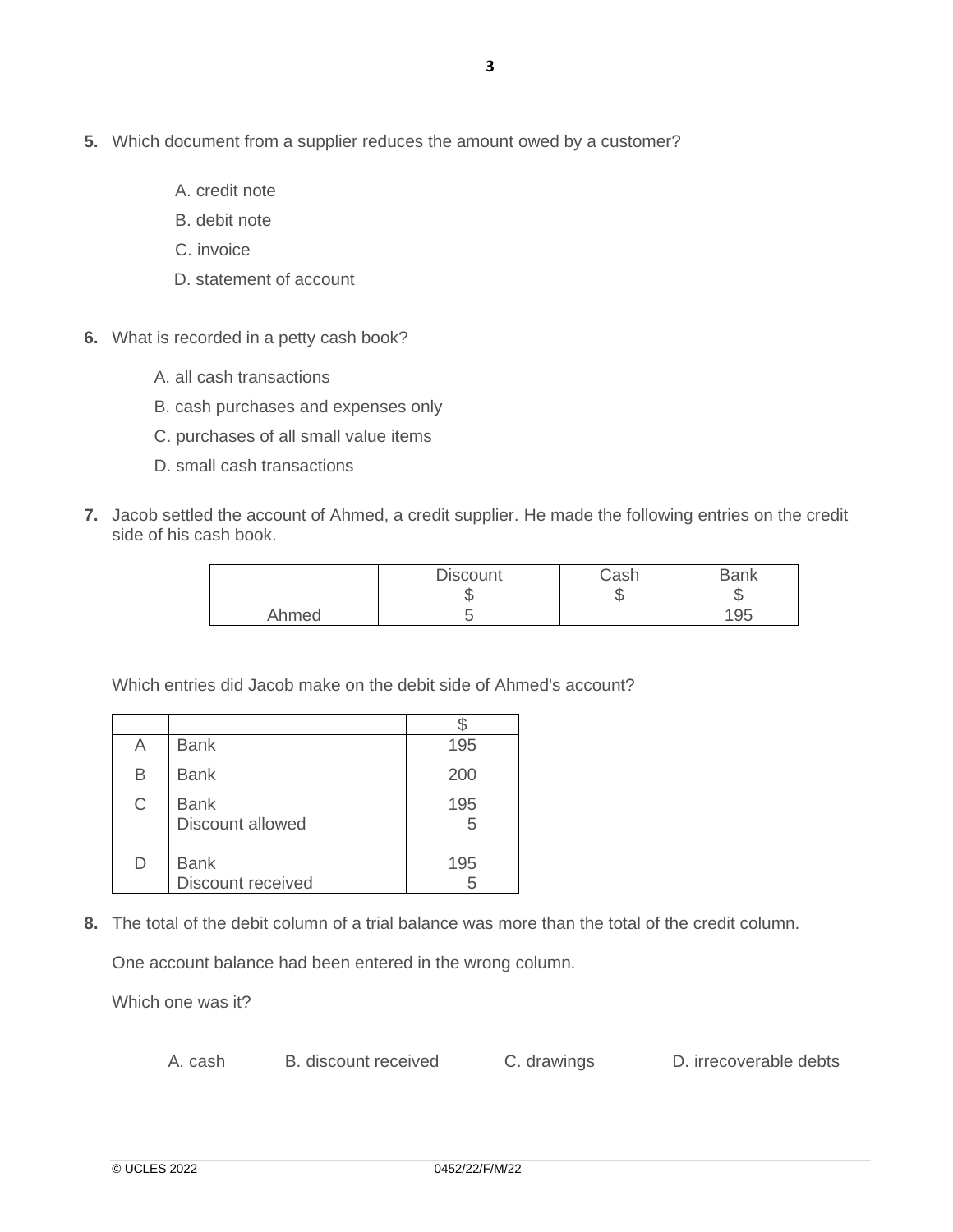**9.** Devi prepared the following journal entry to correct an error

|        | <b>Debit</b> | Credit       |
|--------|--------------|--------------|
| Samir  | 40           |              |
| Samuel |              | $40^{\circ}$ |

Which error was being corrected?

- **A**. Cash paid to Samir had been credited to Samuel
- **B**. Cash received from Samuel had been debited to Samir
- **C.** Goods bought from Samir had been credited to Samuel
- **D**. Goods sold to Samir had been debited to Samuel
- **10.** A suspense account was opened with a credit balance of \$840.

Which error caused this?

- A. A cheque for \$420 received from a customer was debited to his account.
- B. Discount allowed, \$420 was debited twice in the discount allowed account.
- C. Goods costing \$420, taken by the owner of the business for own use, were credited to his drawings account.
- D. Rent received, \$420, was credited twice in the rent receivable account.
- **11.** A trader calculated her profit for the year at \$14800. The following errors were then discovered.

No entry has been made for \$200 wages accrued. The insurance expense included a prepayment of \$90.

What is the correct profit for the year?

A. \$14510 B. \$14690 C. \$14910 D. \$15090

**12.** Jack cash book showed an overdrawn balance at bank of \$2600. Comparing the cash book with the bank statement, it was discovered that direct debits of \$200 had not yet been recorded by Jack. He then updated his cash book.

What was the bank balance in Jack's updated cash book?

A. \$2400 credit

- B. \$2400 debit
- C. \$2800 credit
- D. \$2800 debit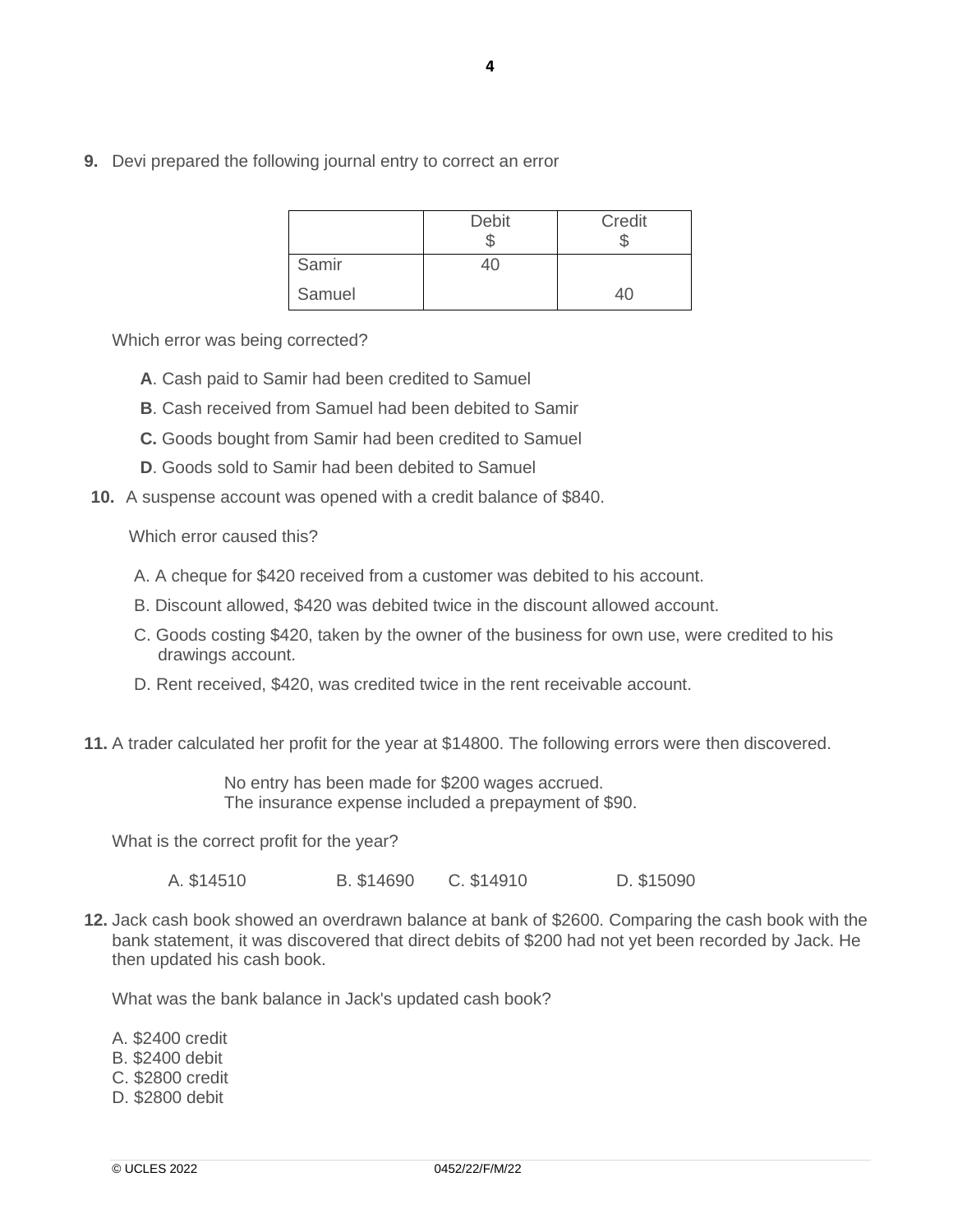- **13.** Which item is debited in the sales ledger control account?
	- A. cash discount
	- B. contra entry
	- C. interest on overdue account
	- D. provision for doubtful debts

**14.** Leroy provided the following information for May

| May 1. balance owing to credit suppliers | 420 |
|------------------------------------------|-----|
| 31. credit purchases                     | 590 |
| returns to credit suppliers              | 110 |
| cheques paid to credit suppliers         | 291 |
| discount received from credit suppliers  |     |
| interest charged by credit supplier      | 5   |

What was the balance on his purchases ledger control account on 1 June?

A. \$595 B. \$605 C. \$613 D. \$623

**15.** Which item should be treated as capital expenditure?

- A. the annual depreciation on office premises
- B. the cost of building an office extension
- C. the cost of repairing office equipment
- D. the purchase of a new computer for sale
- **16.** On the last day of the financial year, Khalid purchased office fittings, \$900. This was incorrectly recorded as office expenses, \$90.

Khalid does not charge depreciation in the year of purchase.

What was the effect on the profit for the year?

- A. overstated by \$810
- B. overstated by \$990
- C. understated by \$90
- D. understated by \$900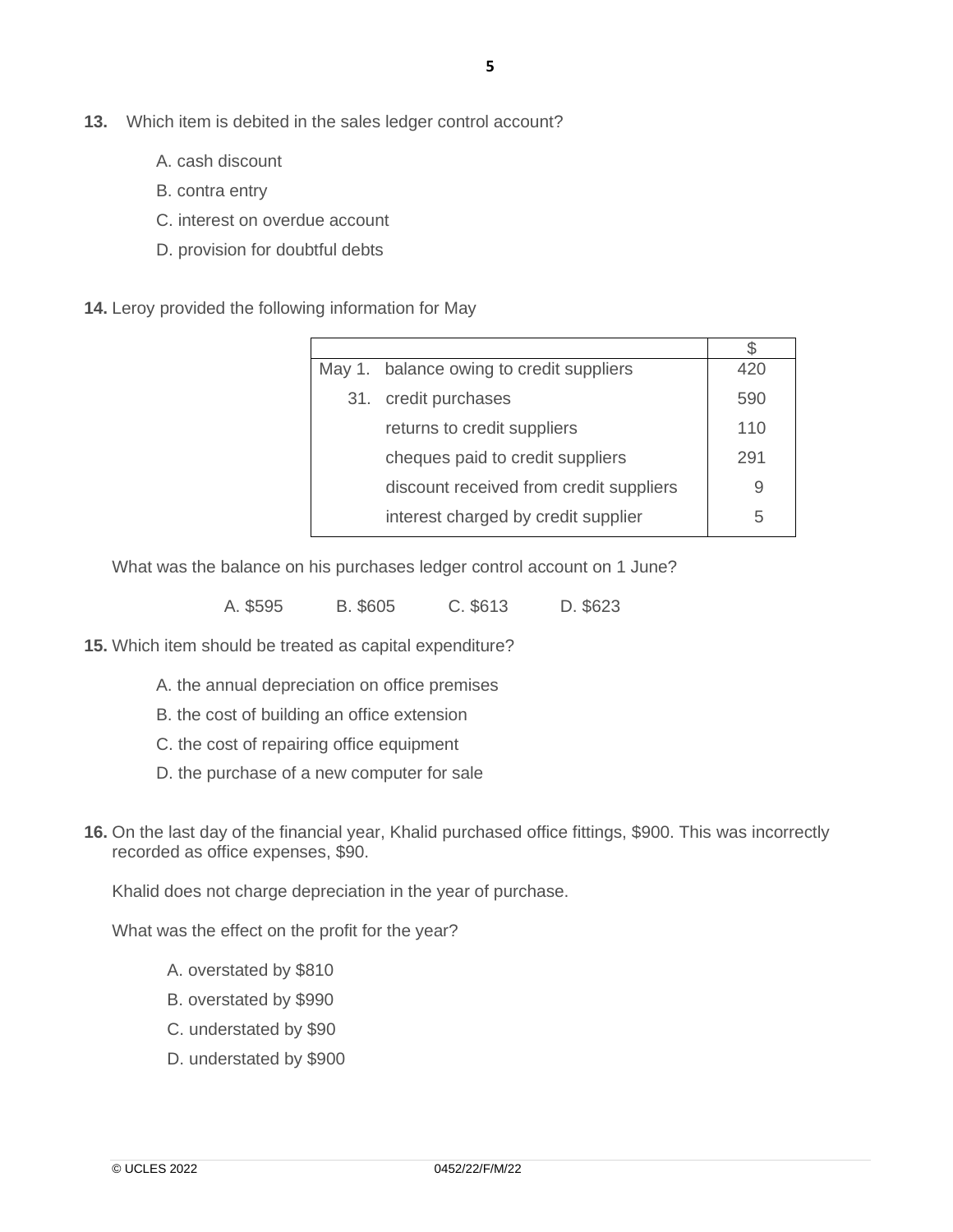**17.** Aggie is a trader. She uses the following methods of depreciation for different types of non-current assets.

Straight-line at 20% per annum

Reducing balance at 25% per annum.

**Revaluation** 

On 1st January year 1, Aggie purchased small items of equipment costing a total of \$2400 and fittings costing \$8000

On 31<sup>st</sup> December year 2, Aggie estimated that the equipment was worth 70% of its original cost.

The statement of financial position showed the net book value of the equipment as \$1680 and fittings as \$4800.

Which depreciation methods has Aggie used?

|   | Equipment        | Fittings:        |
|---|------------------|------------------|
|   | reducing balance | straight-line    |
| В | revaluation      | reducing balance |
| C | revaluation      | straight-line    |
|   | straight-line    | revaluation      |

**18.** Abeo prepares financial statements to 31st December each year.

Abeo bought machinery for \$40,000 on 1st January year 1. He charges depreciation on machinery at 20% per annum using the reducing balance method. Depreciation is charged in the year of purchase but not in the year of disposal.

On 1st January year 3, the machinery was sold for \$22,000.

Which journal entry records the profit or loss on the disposal of the machine?

|    |                                                  | <b>Debit</b> | Credit |
|----|--------------------------------------------------|--------------|--------|
|    |                                                  |              |        |
|    | Disposal of machinery                            | 2000         |        |
|    | <b>Income Statement</b>                          |              | 2000   |
| В  | Disposal of machinery<br>Income statement        | 3600         | 3600   |
| C. | Income statement<br>Disposal of machinery        | 2000         | 2000   |
| D  | <b>Income Statement</b><br>Disposal of machinery | 3600         | 3600   |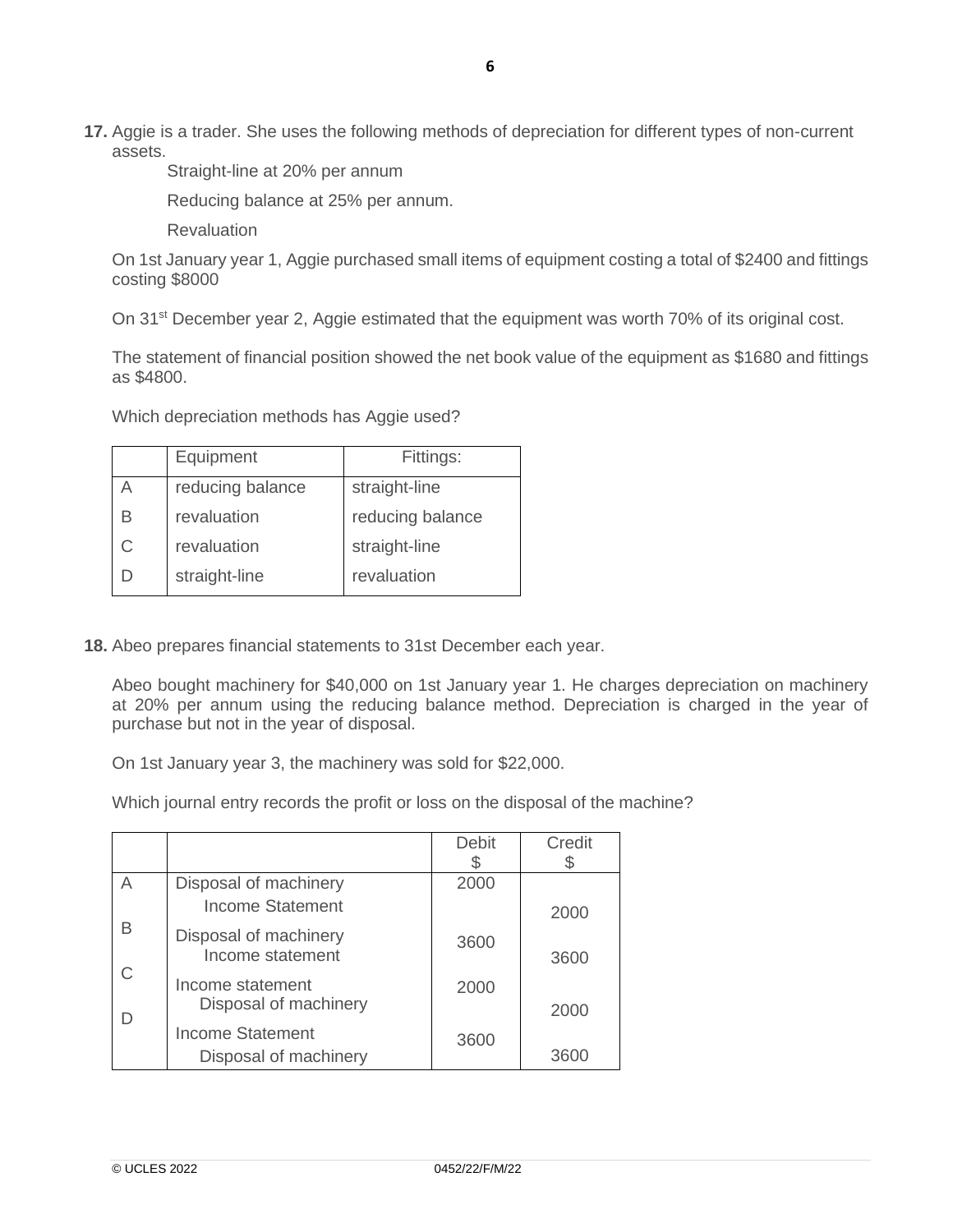- **19.** Why would a business record the amount owing by a credit customer as an irrecoverable debt?
	- A. The customer has gone out of business
	- B. The customer has liquidity problems
	- C. The customer is making a loss
	- D. The customer is not satisfied with the goods
- **20.** Anji maintains a provision for doubtful debts at 5% of the trade receivables at the end of each financial year. At the start of the financial year, the trade receivables were \$2000. At the end of the financial year, the trade receivables were \$ 4500.

Which entry would be made in the income statement for the financial year?

- A. \$125 as an expense
- B. \$125 as an income
- C. \$325 as an expense
- D. \$325 as an income
- **21.** Which businesses do not prepare a trading account section of an income statement?
	- 1. furniture store
	- 2. insurance company
	- 3. newsagent
	- 4. toy shop
	- 5.window-cleaner
	- A. 1 and 2 B. 2 and 5 C. 3 and 4 D. 3 and 5
- **22.** A business provided the following information.

| current assets          | \$25 000 |
|-------------------------|----------|
| current liabilities     | \$12 000 |
| non-current assets      | \$18 000 |
| non-current liabilities | \$21 000 |

What was the capital of the business?

| A. \$10 000 | B. \$22 000 | C. \$31 000 | D. \$43 000 |
|-------------|-------------|-------------|-------------|
|-------------|-------------|-------------|-------------|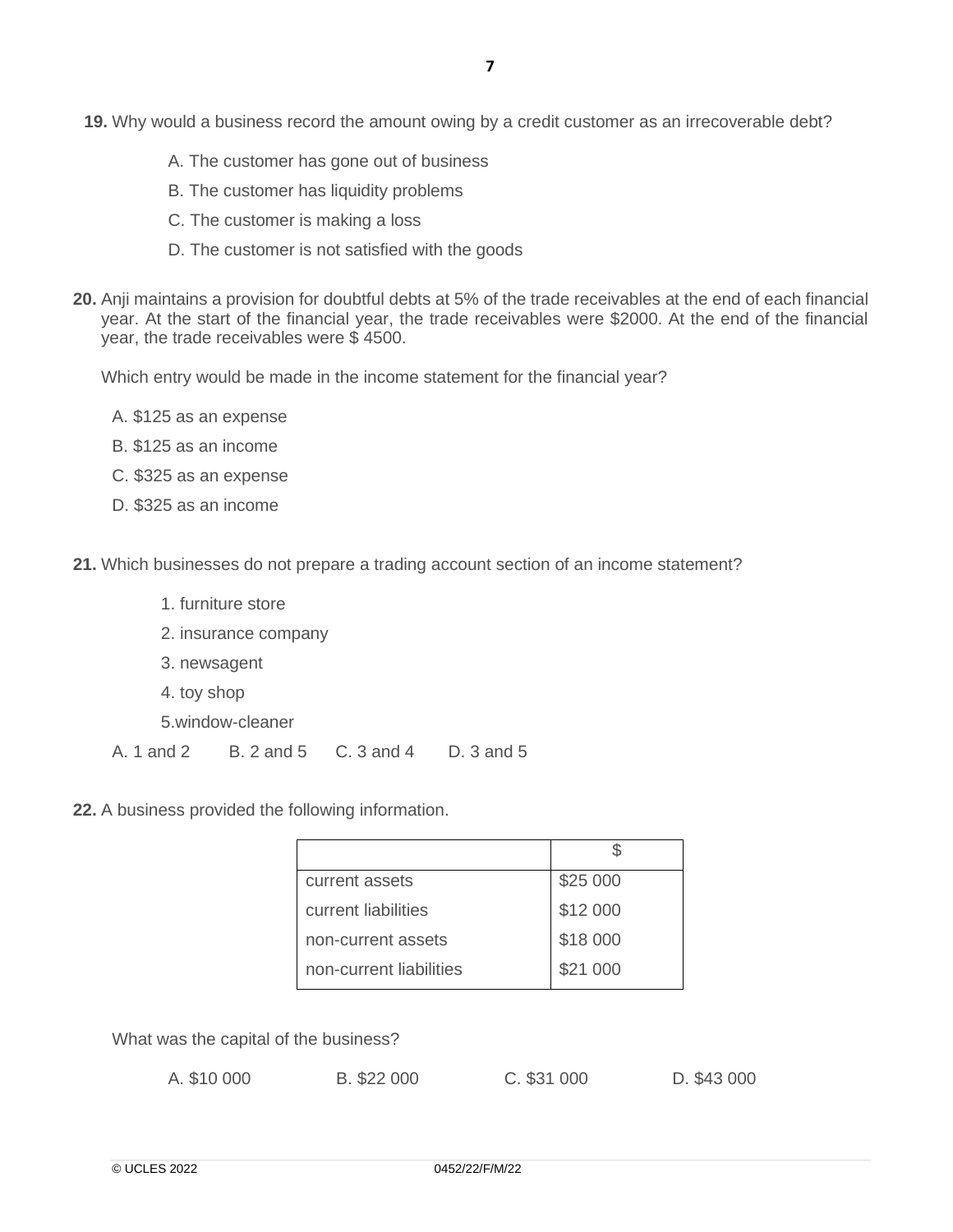**23.** A trader bought a machine for use in the business. He paid part of the cost in cash and agreed to pay the remaining part in 15 months' time.

In addition to the non-current assets, which items in the statement of financial position will **increase**  as a result of this transaction?

|              | current<br>assets | current<br>liabilities | current<br>liabilities |
|--------------|-------------------|------------------------|------------------------|
|              |                   |                        |                        |
| B            |                   | x                      |                        |
| $\mathsf{C}$ | ×                 |                        | ×                      |
|              | x                 | x                      |                        |

- **24.** What is the purpose of a partnership appropriation account?
	- A. to calculate partners' salaries
	- B. to record partners' drawings
	- C. to show the distribution of profits between partners'
	- D. to show the movement on partners' capital accounts
- **25.** James is a partner in a business. He made a loan to the business and received a loan interest.

What is the double entry in the books of the partnership for the loan interest James has received?

|   | debit                    | credit                |
|---|--------------------------|-----------------------|
|   | <b>Bank account</b>      | James current account |
| В | Interest on loan account | Bank account          |
| C | Interest on loan account | James current account |
|   | James current account    | Bank account          |

**26.** A limited company whose capital consisted of ordinary shares ceased trading and was not able to pay its debts.

Which statement is correct?

- A. Shareholders would have to pay a proportion of the debt based on the number of shared owned.
- B. Shareholders would have to pay a proportion of the debt based on the value of shares owned.
- C. Shareholders would have to sell their personal possessions to pay the debts of the company.
- D. Shareholders would lose the money that was paid when the shares were first purchased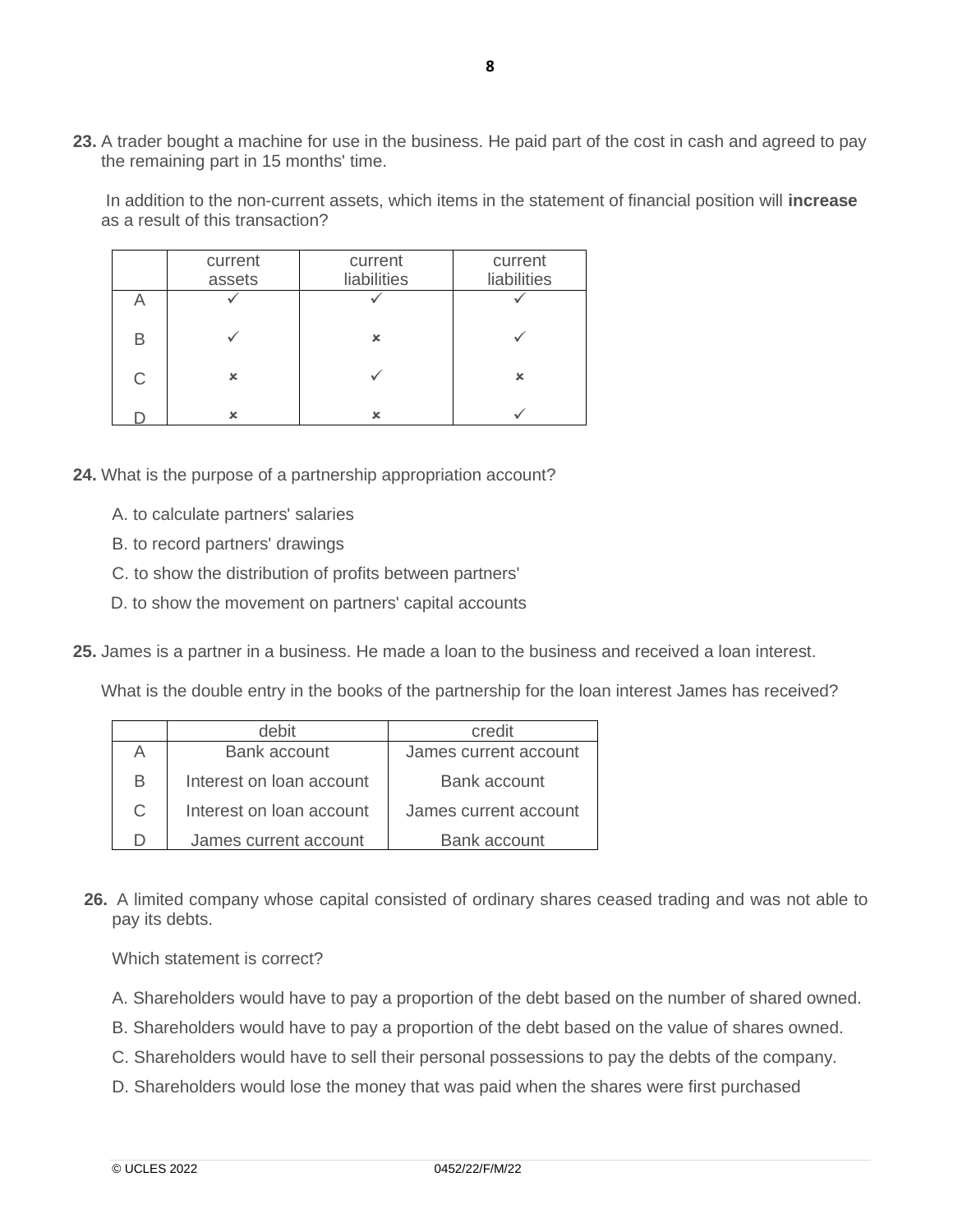**27.** A limited company was formed on 1 June 2021

On that date, the company issued 500000 \$1 shares. Shareholders were asked to pay 60% of the cost immediately, with the remainder being payable by 1st June 2022.

By 1st August 2021, all shareholders had paid what was due at that date.

What was the share capital of the company on 1 August 2021?

|   | Called-up capital | Paid-up capital |
|---|-------------------|-----------------|
| Α | 200 000           | 300 000         |
| В | 300 000           | 300 000         |
| C | 500 000           | 300 000         |
| D | 500 000           | 500 000         |

**28.** There are 120 members of a sports club. The annual subscription is \$60.

At the beginning of the year, no members were paid in advance and no members had subscriptions outstanding.

At the end of the year, 7 members had not paid and 3 members had paid in advance.

Which amount was shown for subscriptions in the income and expenditure account?

|  | A. \$6600 | B. \$6960 | C. \$7200 | D. \$7800 |
|--|-----------|-----------|-----------|-----------|
|--|-----------|-----------|-----------|-----------|

#### **29.** What is shown in a manufacturing account?

- 1. cost of materials consumed
- 2.purchases of finished goods
- 3. cost of production
- 4. cost of sales
- A. 1 and 2 only
- B. 1 and 3 only
- C. 1, 2 and 3 only
- D. 1,2,3 and 4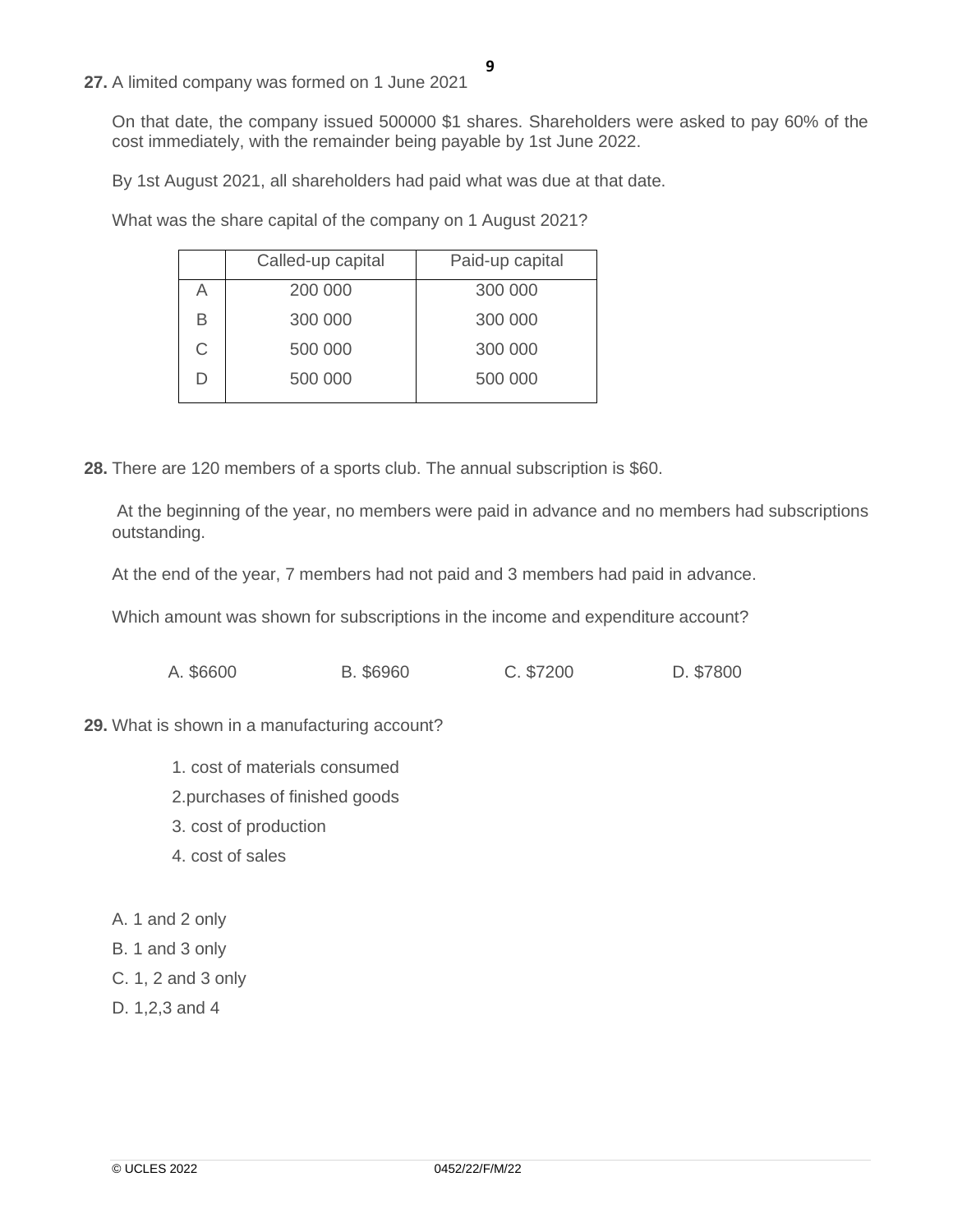**30.** Tarek produced a statement of affairs at 31st December year 1 and at 31<sup>st</sup> December year 2.

During year 2, his long-term loan increased by \$3000 and his net current assets decreased by \$1000. Depreciation for the year was \$500.

By how much did the total of Tarek's capital decrease?

A. \$2500 B. \$3500 C. \$4000 D. \$4500

**31.** Wayne provided the following information.

| Revenue             |       | 12800 |
|---------------------|-------|-------|
| Opening inventory   | 1000  |       |
| <b>Purchases</b>    | 10500 |       |
|                     | 11500 |       |
| Closing inventory   | 1600  | 9900  |
| <b>Gross Profit</b> |       |       |

What was Wayne's gross profit margin?

|  | A. 22.66% | B. 25.22% | C. 27.62% | D. 29.29% |
|--|-----------|-----------|-----------|-----------|
|--|-----------|-----------|-----------|-----------|

**32.** A trader provided the following information for the year ended 31 December.

| Total cash and credit purchases of goods for re-sale | 150000 |
|------------------------------------------------------|--------|
| Cash purchases of goods for re-sale                  | 17000  |
| Credit purchases of non-current assets               | 25000  |

His trade payables at that date were \$8000

A. 17 days

B. 20 days

- C. 22 days
- D. 24 days